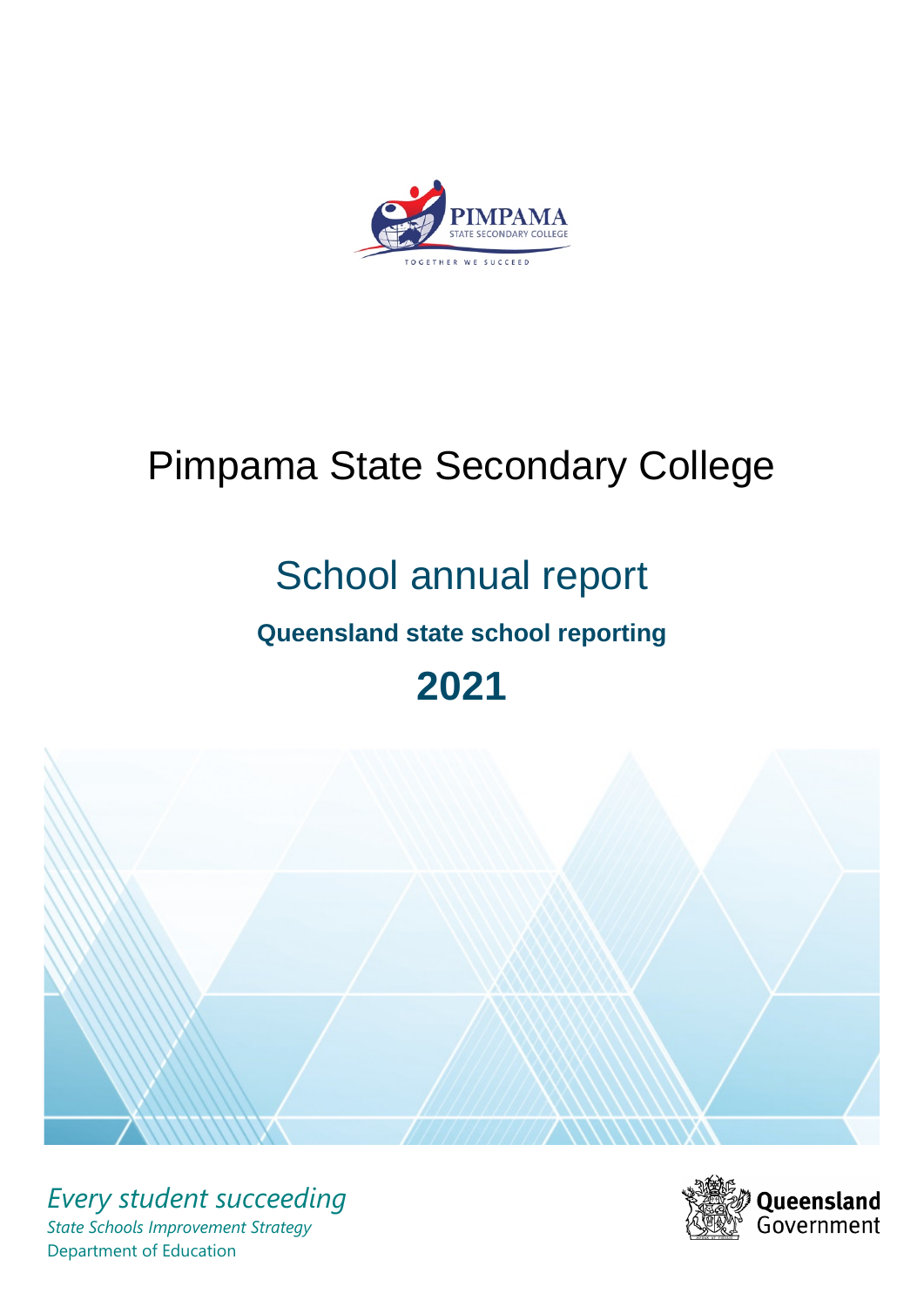**OFFICIAL – Public** Published as information source only. Public information used to create this report may not appear in this format in the public domain Please refer to disclaimer information.

#### **Contact details**

| <b>Postal Address</b> | PO Box 201 Upper Coomera 4209  |
|-----------------------|--------------------------------|
| <b>Phone</b>          | $(07)$ 5540 9333               |
| Fax                   | (07) 5540 7270                 |
| Email                 | principal@pimpamassc.eq.edu.au |
| Website               | https://pimpamassc.eq.edu.au   |

#### **Disclaimer**

The materials presented in this report are distributed by the Department of Education (the department) as an information source only.

The information and data in this report is subject to change without notice.<br>The department makes no statements, representations, or warranties about the accuracy or completeness of, and you should not rely on, any informa report. The department disclaim all responsibility and all liability (including without limitation, liability in negligence) for all expenses, losses, damages and costs you might incur as a

result of the information in this report being inaccurate or incomplete in any way, and for any reason.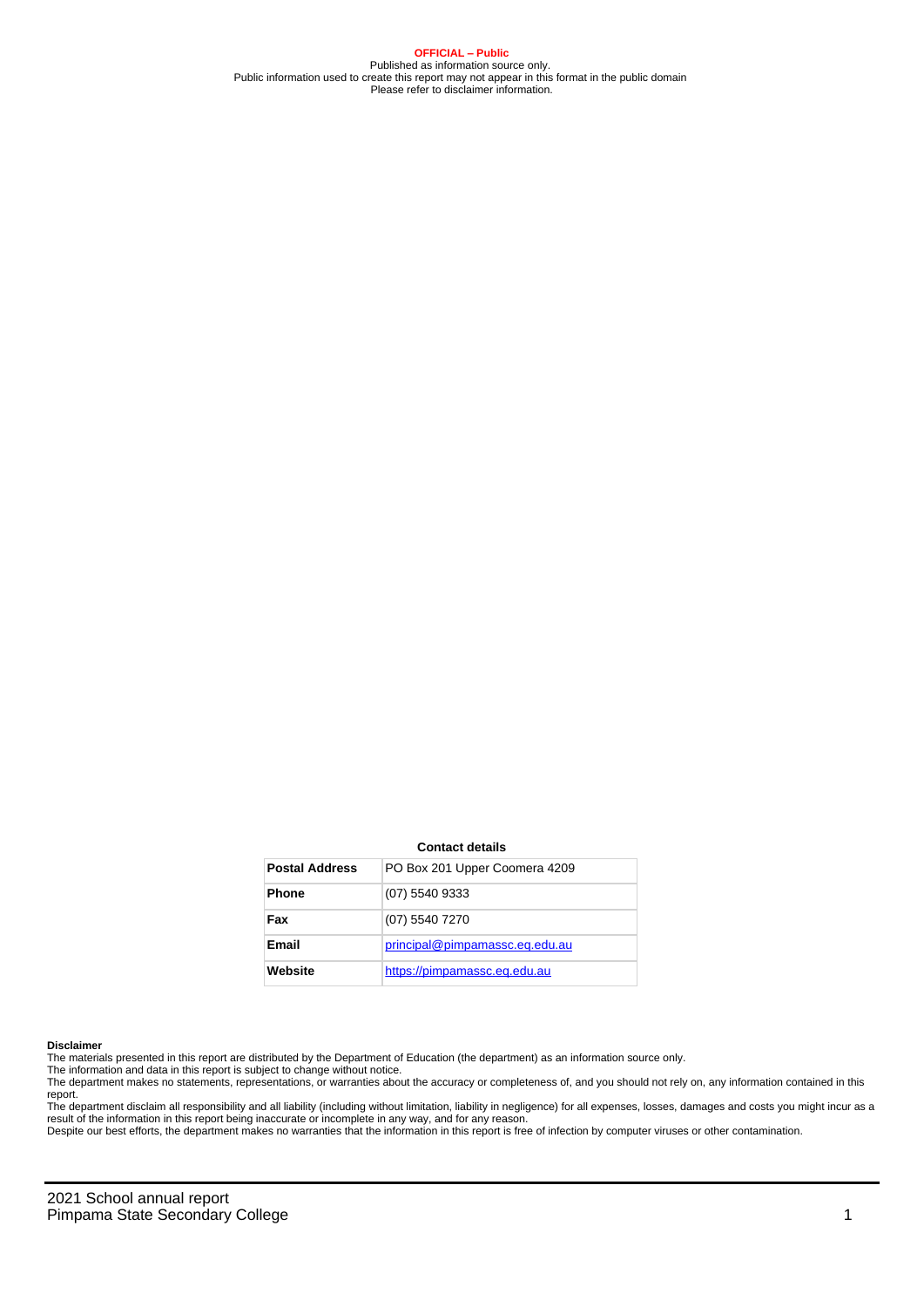| School context                     |                                                                                                                                                                                                   |
|------------------------------------|---------------------------------------------------------------------------------------------------------------------------------------------------------------------------------------------------|
| <b>Coeducational or single sex</b> | Coeducational                                                                                                                                                                                     |
| Independent Public School          | <b>Yes</b>                                                                                                                                                                                        |
| Year levels offered in 2021        | Year $7 -$ Year 12                                                                                                                                                                                |
| Webpages                           | Additional information about Queensland state schools is located on the:<br>My School website<br>٠<br>Queensland Government data website<br>Queensland Government schools directory website.<br>٠ |

# **Characteristics of the student body**

## **Student enrolments**

## **Table 1: Student enrolments by year level**

|                   |       | <b>February</b> |       |       | <b>August</b> |       |
|-------------------|-------|-----------------|-------|-------|---------------|-------|
| Year Level        | 2019  | 2020            | 2021  | 2019  | 2020          | 2021  |
| Year <sub>7</sub> | 350   | 266             | 204   | 355   | 259           | 212   |
| Year <sub>8</sub> | 356   | 363             | 263   | 356   | 364           | 251   |
| Year 9            | 345   | 362             | 365   | 339   | 363           | 358   |
| Year 10           | 276   | 340             | 371   | 259   | 334           | 354   |
| Year 11           | 246   | 249             | 315   | 224   | 244           | 287   |
| Year 12           | 164   | 201             | 229   | 162   | 189           | 223   |
| <b>Total</b>      | 1,737 | 1.781           | 1.747 | 1,695 | 1,753         | 1,685 |

Notes

1. Student counts include headcount of all full- and part-time students at the school.

## **Average class sizes**

## **Table 2: Average class size information for each phase of schooling**

| <b>Year Levels</b> | 2019 | 2020 | 2021 |
|--------------------|------|------|------|
| Year 7 – Year 10   | 24   | 25   | 24   |
| Year 11 – Year 12  | 18   | 19   |      |

Notes

1. Classes are measured against the target of 25 students per teacher in Prep to Year 3 and Years 11 to 12, and target of 28 students per teacher in Years 4 to 10. Where composite classes exist across cohorts (e.g. Year 3/4) the class size targets would be the lower cohort target.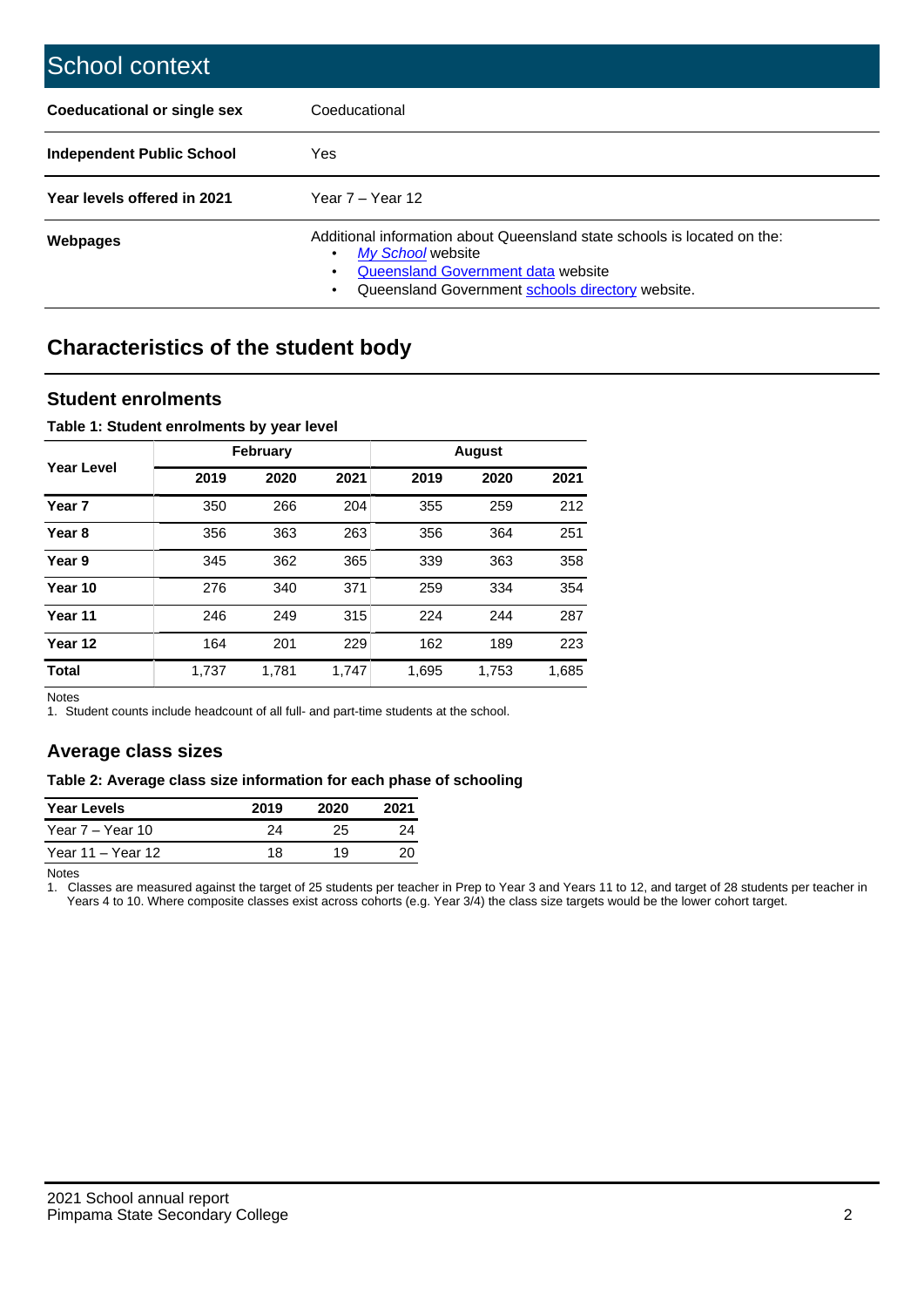# **Respectful relationships education**

To support students' learning, health and wellbeing all state schools are required to implement respectful relationships education through the Prep to Year 10 Australian Curriculum: Health and Physical Education and/or through school pastoral care programs across Prep to Year 12.

## **Parent, student and staff satisfaction**

Tables 3–5 show selected items from the Parent/Caregiver, Student and Staff School Opinion Surveys. In response to the COVID-19 health emergency, the annual school opinion surveys of students, teachers and staff were not administered in 2020. A new time series started in 2021 and data from this collection is not considered directly comparable with earlier collections due to significant methodology changes.

For state level information go to the **[School Opinion Survey](https://qed.qld.gov.au/publications/reports/statistics/schooling/schools/schoolopinionsurvey) webpage**.

## **Table 3: Parent/Caregiver Survey**

| Percentage of parents/caregivers who agree <sup>1</sup> that:                                               | 2019  | 2020 | 2021  |
|-------------------------------------------------------------------------------------------------------------|-------|------|-------|
| This is a good school.                                                                                      | 73.0% |      | 80.5% |
| My child likes being at this school. <sup>2</sup>                                                           | 75.2% |      | 79.0% |
| My child feels safe at this school. <sup>2</sup>                                                            | 77.4% |      | 78.7% |
| My child's learning needs are being met at this school. <sup>2</sup>                                        | 79.0% |      | 78.2% |
| My child is making good progress at this school. <sup>2</sup>                                               | 82.7% |      | 82.5% |
| Teachers at this school expect my child to do his or her best. <sup>2</sup>                                 | 86.7% |      | 92.3% |
| Teachers at this school provide my child with useful feedback about his or her school<br>work. <sup>2</sup> | 78.3% |      | 82.8% |
| Teachers at this school motivate my child to learn. <sup>2</sup>                                            | 74.0% |      | 77.8% |
| Teachers at this school treat students fairly. <sup>2</sup>                                                 | 67.6% |      | 78.2% |
| can talk to my child's teachers about my concerns. <sup>2</sup>                                             | 85.6% |      | 81.9% |
| This school works with me to support my child's learning. <sup>2</sup>                                      | 70.9% |      | 80.9% |
| This school takes parents' opinions seriously. <sup>2</sup>                                                 | 61.9% |      | 66.5% |
| Student behaviour is well managed at this school. <sup>2</sup>                                              | 53.1% |      | 67.3% |
| This school looks for ways to improve. <sup>2</sup>                                                         | 73.7% |      | 78.5% |
| This school is well maintained. <sup>2</sup>                                                                | 73.3% |      | 86.6% |

Notes

1. Agree represents the percentage of respondents who Somewhat Agree, Agree or Strongly Agree with the statement.

2. Nationally agreed parents/caregiver items.

3. DW = Data withheld to ensure confidentiality.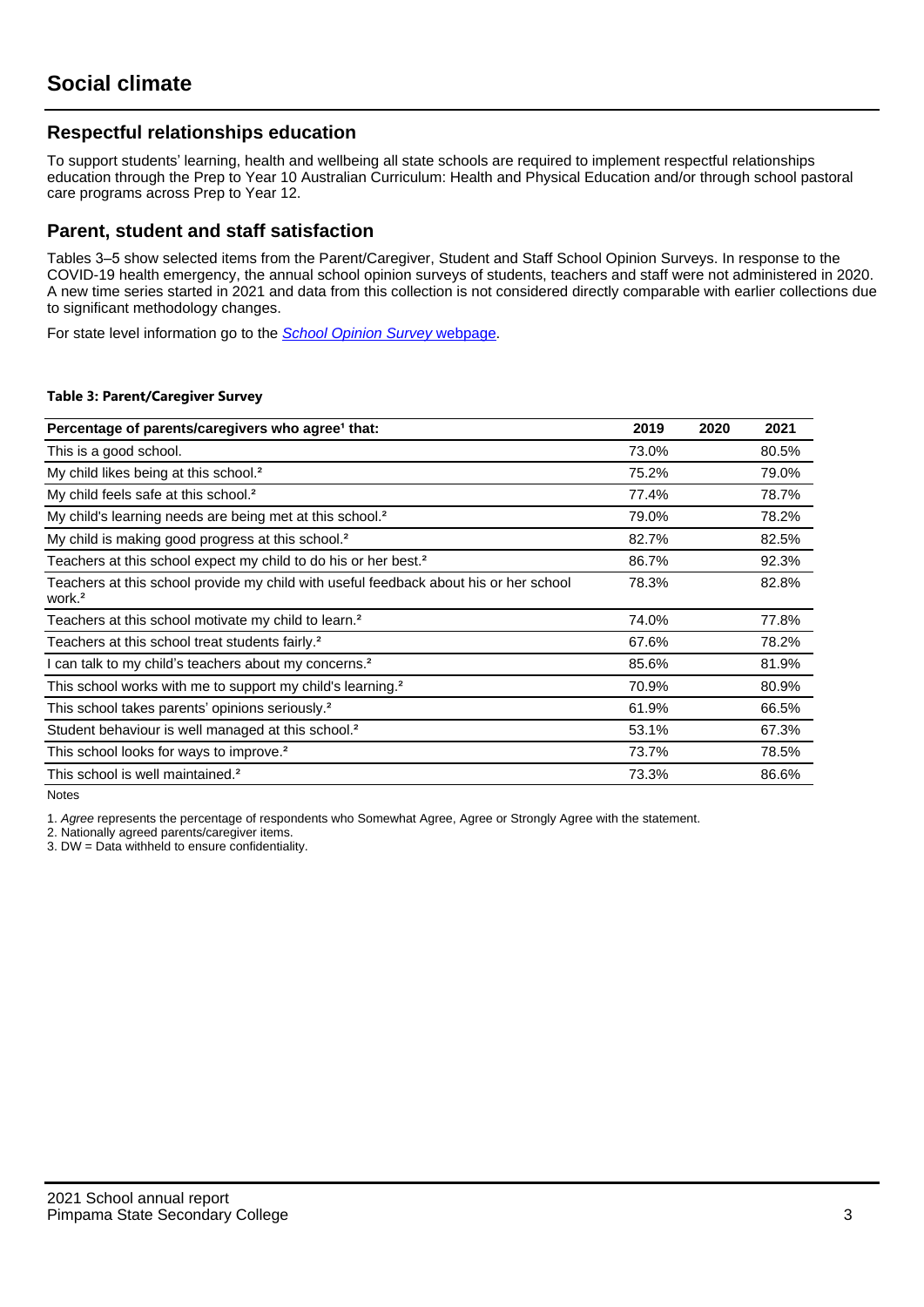## **Table 4: Student Survey**

| Percentage of students who agree <sup>1</sup> that:                            | 2019  | 2020 | 2021  |
|--------------------------------------------------------------------------------|-------|------|-------|
| I like being at my school. <sup>2</sup>                                        | 85.2% |      | 59.2% |
| I feel safe at my school. <sup>2</sup>                                         | 86.1% |      | 72.7% |
| My teachers motivate me to learn. <sup>2</sup>                                 | 79.5% |      | 64.6% |
| My teachers expect me to do my best. <sup>2</sup>                              | 98.4% |      | 95.6% |
| My teachers provide me with useful feedback about my school work. <sup>2</sup> | 84.4% |      | 79.5% |
| Teachers at my school treat students fairly. <sup>2</sup>                      | 76.0% |      | 66.1% |
| I can talk to my teachers about my concerns. <sup>2</sup>                      | 65.8% |      | 53.2% |
| My school takes students' opinions seriously. <sup>2</sup>                     | 64.1% |      | 40.0% |
| Student behaviour is well managed at my school. <sup>2</sup>                   | 57.4% |      | 40.0% |
| My school looks for ways to improve. <sup>2</sup>                              | 86.7% |      | 60.4% |
| My school is well maintained. <sup>2</sup>                                     | 73.0% |      | 52.3% |
| My school gives me opportunities to do interesting things. <sup>2</sup>        | 79.3% |      | 77.1% |

Notes

1. Agree represents the percentage of respondents who Somewhat Agree, Agree or Strongly Agree with the statement.

2. Nationally agreed student items.

3. DW = Data withheld to ensure confidentiality.

## **Table 5: Staff Survey**

| Percentage of staff who agree <sup>1</sup> that:                                                            | 2019  | 2020 | 2021  |
|-------------------------------------------------------------------------------------------------------------|-------|------|-------|
| I feel confident embedding Aboriginal and Torres Strait Islander perspectives across the<br>learning areas. | 87.1% |      | 87.8% |
| I enjoy working at this school. <sup>2</sup>                                                                | 90.3% |      | 73.0% |
| I feel this school is a safe place in which to work. <sup>2</sup>                                           | 86.4% |      | 81.0% |
| I receive useful feedback about my work at this school. <sup>2</sup>                                        | 75.5% |      | 65.6% |
| Students are encouraged to do their best at this school. <sup>2</sup>                                       | 87.3% |      | 95.0% |
| Students are treated fairly at this school. <sup>2</sup>                                                    | 84.3% |      | 79.0% |
| Student behaviour is well managed at this school. <sup>2</sup>                                              | 56.3% |      | 50.8% |
| Staff are well supported at this school. <sup>2</sup>                                                       | 61.2% |      | 61.7% |
| This school takes staff opinions seriously. <sup>2</sup>                                                    | 65.6% |      | 59.0% |
| This school looks for ways to improve. <sup>2</sup>                                                         | 87.0% |      | 85.5% |
| This school is well maintained. <sup>2</sup>                                                                | 90.2% |      | 90.3% |
| This school gives me opportunities to do interesting things. <sup>2</sup>                                   | 83.2% |      | 80.3% |

Notes

1. Agree represents the percentage of respondents who Somewhat Agree, Agree or Strongly Agree with the statement.

2. Nationally agreed staff items.

3. DW = Data withheld to ensure confidentiality.

# **Description of how this school manages non-attendance**

Queensland state schools manage non-attendance in line with the Queensland Department of Education procedures: [Managing Student Absences and Enforcing Enrolment and Attendance at State Schools](https://ppr.qed.qld.gov.au/pp/managing-student-absences-and-enforcing-enrolment-and-attendance-at-state-schools-procedure); and [Roll Marking in State Schools,](https://ppr.qed.qld.gov.au/pp/roll-marking-in-state-schools-procedure) which outline processes for managing and recording student attendance and absenteeism.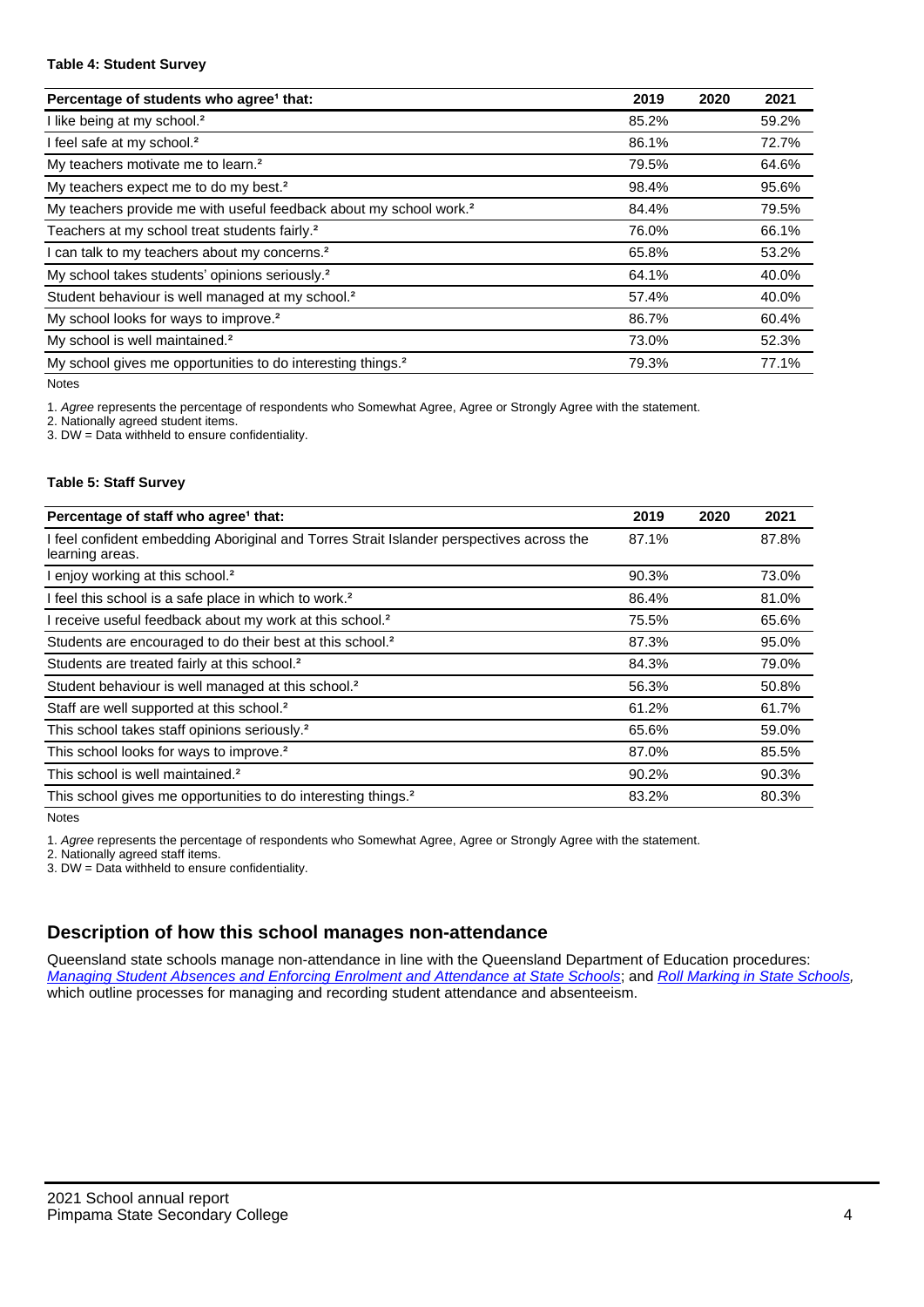# **School disciplinary absences**

## **Table 6: Count of school disciplinary absences at this school**

| Type of school disciplinary absence | 2019 | 2020 | 2021 |
|-------------------------------------|------|------|------|
| Short suspension                    | 365  | 362  | 497  |
| Long suspension                     | 30   | 23   | 28   |
| Exclusion                           | 14   | 8    | 13   |
| Cancellation                        | 4    | 3    | 0    |
| Total                               | 413  | 396  | 538  |

Notes

1. School disciplinary absence (SDA) data is a total of short suspensions (1–10 days), long suspensions (11–20 days), exclusions and cancellations. 2. The number of SDAs is not the number of students who received an SDA as one student may be suspended several times in a school year. Each time a student is suspended it is recorded as an additional SDA. The data does not reflect the outcomes of appeal decisions.

3. 2020 data was impacted by the COVID-19 health emergency. There were significantly fewer SDAs during the home-based learning period (the first five weeks of Term 2) compared to other years.

# **School funding**

# **School income broken down by funding source**

School income, reported by financial year accounting cycle using standardised national methodologies and broken down by funding source is available via the [My School](http://www.myschool.edu.au/) website.

## **How to access our income details**

- 1. Click on the My School link <http://www.myschool.edu.au/>.
- 2. Enter the school name or suburb of the school you wish to search.

| Search by school name or suburb | <b>School sector</b> | School type | <b>State</b> |  |
|---------------------------------|----------------------|-------------|--------------|--|
|                                 |                      |             |              |  |

3. Click on View School Profile to access the school's profile.



4. Click on Finances and select the appropriate year to view school financial information.

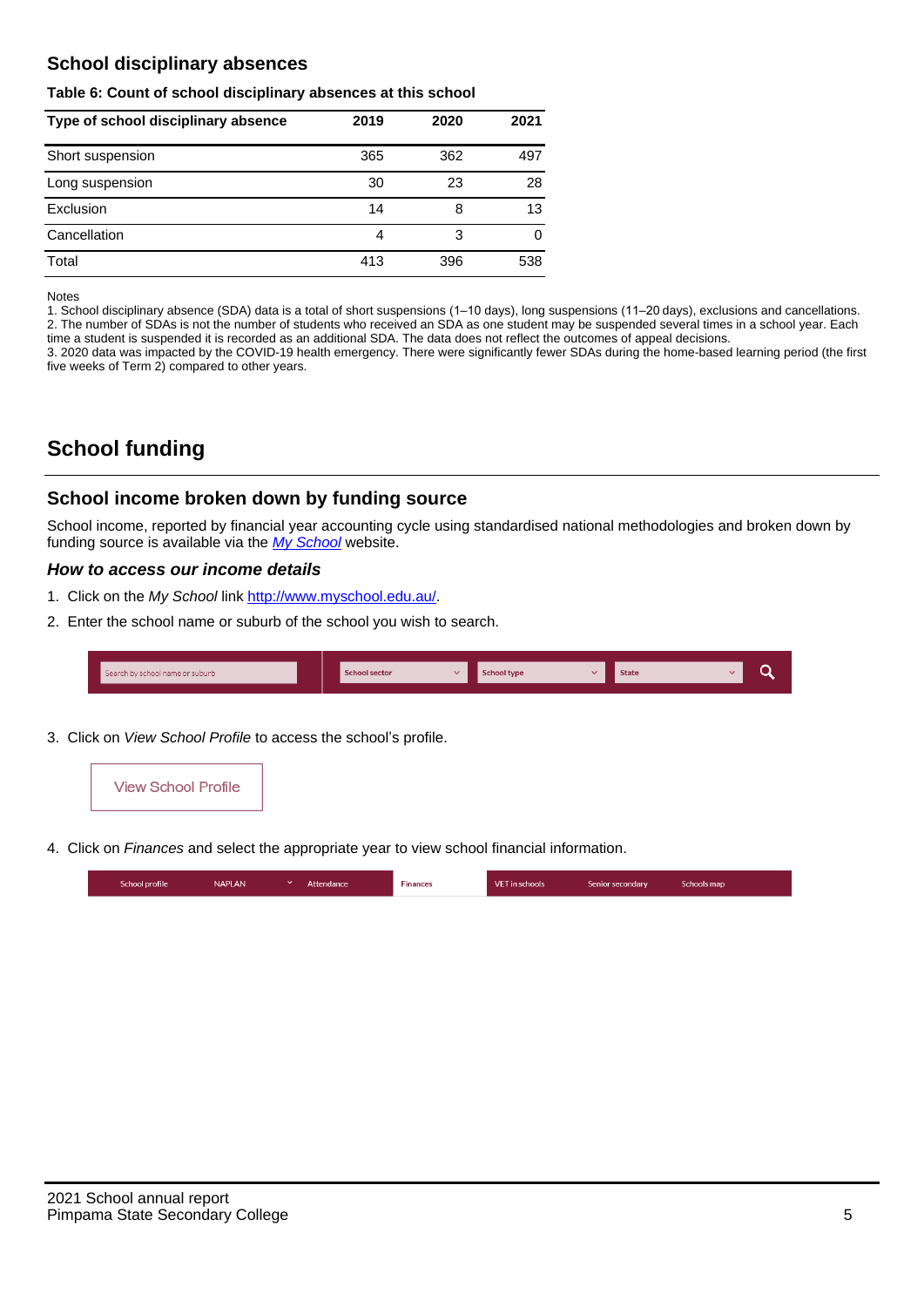# **Teacher standards and qualifications**

The Teacher registration eligibility requirements: Policy (p.1) states:

To be eligible for registration, a person must satisfy the Queensland College of Teachers (QCT) that they meet requirements regarding qualification and experience, or have otherwise met the requirements of the Australian Professional Standards for Teachers (APST). A person must also satisfy the QCT that they are suitable to teach and meet English language proficiency requirements. All these requirements are specified in the Act and the Education (Queensland College of Teachers) Regulation 2005 (the Regulation).

The qualifications required for teacher registration are successful completion of either -

- (a) a four-year initial teacher education program including teacher education studies of at least one year (e.g. a Bachelor of Education, or a double Bachelor degree in Science and Teaching) or
- (b) a one-year graduate initial teacher education program following a degree (e.g. a one-year Graduate Diploma of Education (Secondary) after a three-year Bachelor degree) or
- (c) another course of teacher education that the QCT is reasonably satisfied is the equivalent of (a) or (b). These are considered on a case-by-case basis.

For more information, please refer to the following link:

• <https://www.qct.edu.au/registration/qualifications>

# **Workforce composition**

# **Staff composition, including Indigenous staff**

## **Table 7: Workforce composition for this school**

|                    | <b>Teaching staff</b> |      |      | Non-teaching staff |      |      | <b>Indigenous staff</b> |      |      |
|--------------------|-----------------------|------|------|--------------------|------|------|-------------------------|------|------|
| <b>Description</b> | 2019                  | 2020 | 2021 | 2019               | 2020 | 2021 | 2019                    | 2020 | 2021 |
| Headcount          | 127                   | 129  | 131  | 54                 | 56   | 60   |                         |      |      |
| <b>FTF</b>         | 123                   | 125  | 126  | 43                 | 46   | 46   |                         | <:   |      |

Notes

1. Teaching staff includes school leaders.

2. Indigenous refers to Aboriginal and Torres Strait Islander people of Australia.

3. FTE = full-time equivalent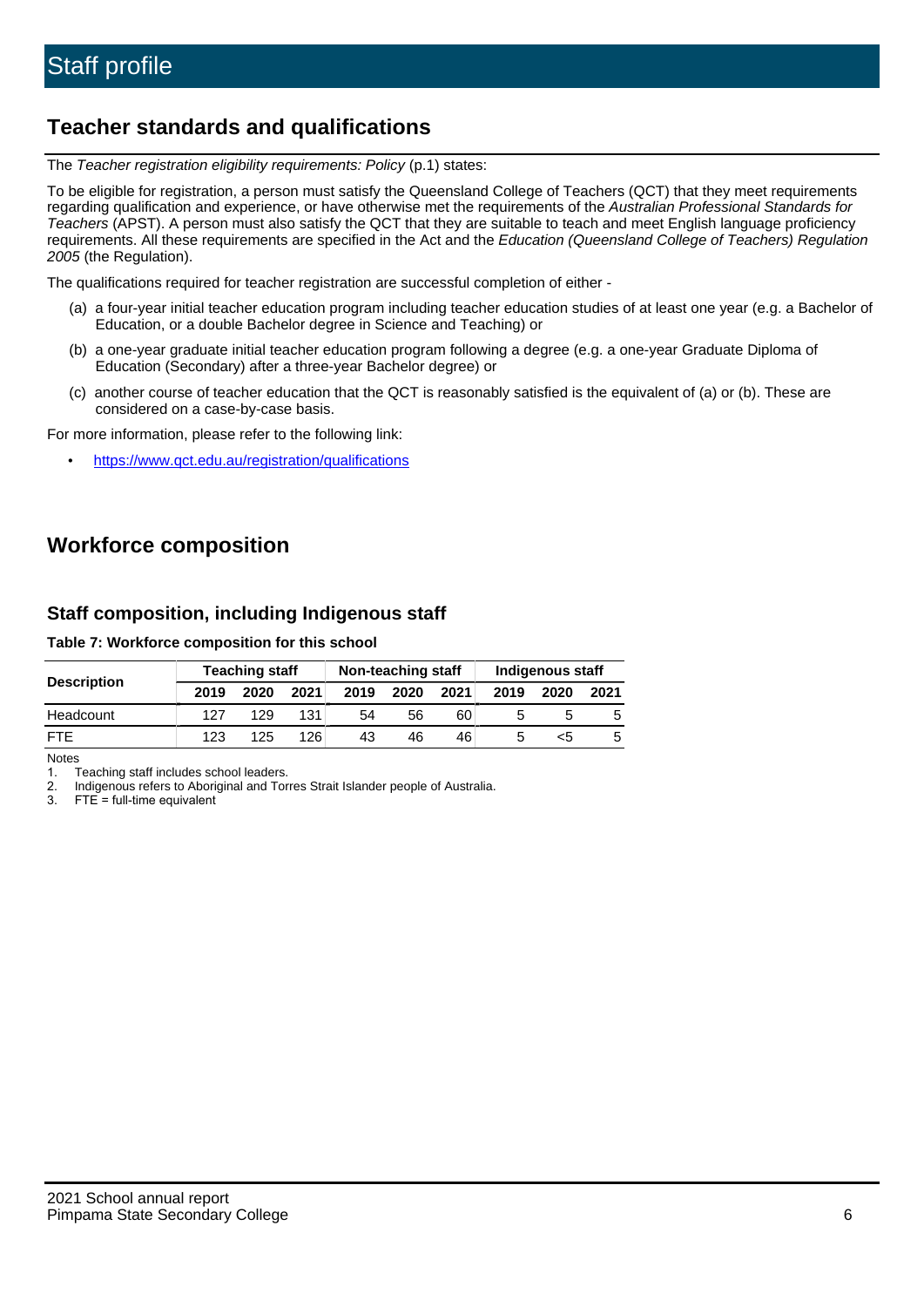# **Key student outcomes**

# **Student attendance**

Tables 8–9 show attendance rates at this school as percentages. In 2020, the COVID-19 health emergency affected student attendance in Queensland Government schools. Comparisons between 2020 and other years' attendance data should not be made.

#### **Table 8: Overall student attendance at this school**

| <b>Description</b>                                  | 2019 | 2020 | 2021 |
|-----------------------------------------------------|------|------|------|
| Overall attendance rate for students at this school | 87%  | 87%  | 84%  |

Notes

1. The attendance rate is the full- and part-time days attended as a percentage of enrolled school days.

2. Full-time students only.

#### **Table 9: Student attendance rates for each year level at this school**

| <b>Year Level</b> | 2019 | 2020 | 2021 |
|-------------------|------|------|------|
| Year 7            | 90%  | 88%  | 89%  |
| Year 8            | 85%  | 86%  | 84%  |
| Year 9            | 85%  | 84%  | 84%  |
| Year 10           | 87%  | 86%  | 83%  |
| Year 11           | 86%  | 89%  | 84%  |
| Year 12           | 91%  | 88%  | 85%  |

Notes

1. The attendance rate is the full- and part-time days attended as a percentage of enrolled school days.

2. Full-time students only.

3. DW = Data withheld to ensure confidentiality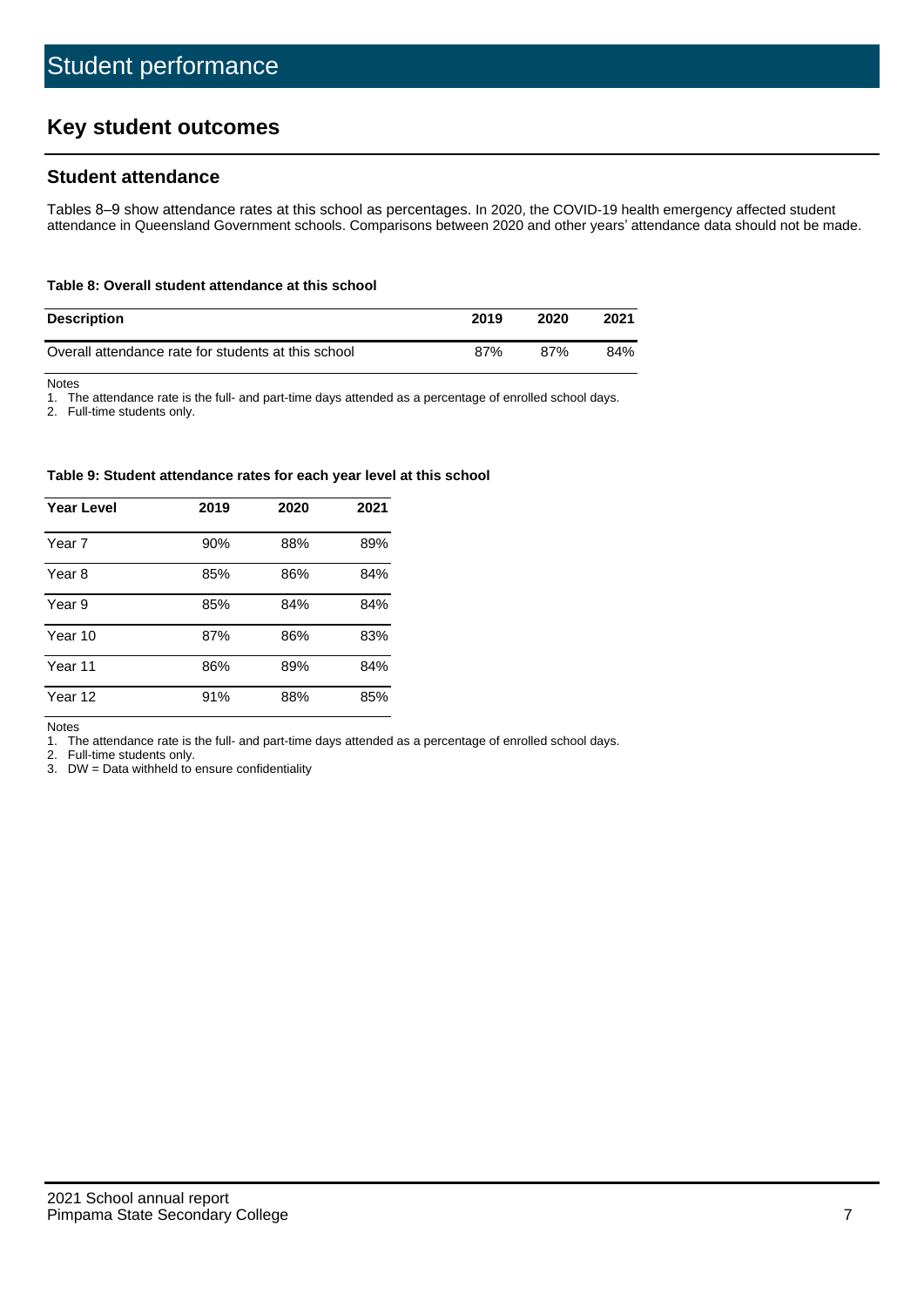# **NAPLAN**

Our reading, writing, spelling, grammar and punctuation, and numeracy results for the Years 3, 5, 7 and 9 NAPLAN tests are available via the [My School](http://www.myschool.edu.au/) website.

## **How to access our NAPLAN results**

- 1. Click on the My School link <http://www.myschool.edu.au/>.
- 2. Enter the school name or suburb of the school you wish to search.

| Search by school name or suburb | <b>School sector</b> | <b>School type</b>                        |          | <b>State</b> |  |
|---------------------------------|----------------------|-------------------------------------------|----------|--------------|--|
|                                 |                      |                                           |          |              |  |
|                                 |                      | $\sim$ $\sim$ $\sim$ $\sim$ $\sim$ $\sim$ | $\cdots$ |              |  |

3. Click on View School Profile of the appropriate school to access the school's profile.

| <b>View School Profile</b> |  |  |  |
|----------------------------|--|--|--|
|----------------------------|--|--|--|

4. Click on NAPLAN and select a year to view school NAPLAN information.

|  | School profile | <b>NAPLAN</b><br>$\sim$ 1 | Attendance | <b>Finances</b> | <b>VET</b> in schools | Senior secondary | Schools map |
|--|----------------|---------------------------|------------|-----------------|-----------------------|------------------|-------------|
|--|----------------|---------------------------|------------|-----------------|-----------------------|------------------|-------------|

#### Notes

- 1. If you are unable to access the internet, please contact the school for a hard copy of the school's NAPLAN results.
- 2. The National Assessment Program Literacy and Numeracy ([NAPLAN\)](http://www.nap.edu.au/naplan) is an annual assessment for students in Years 3, 5, 7 and 9.